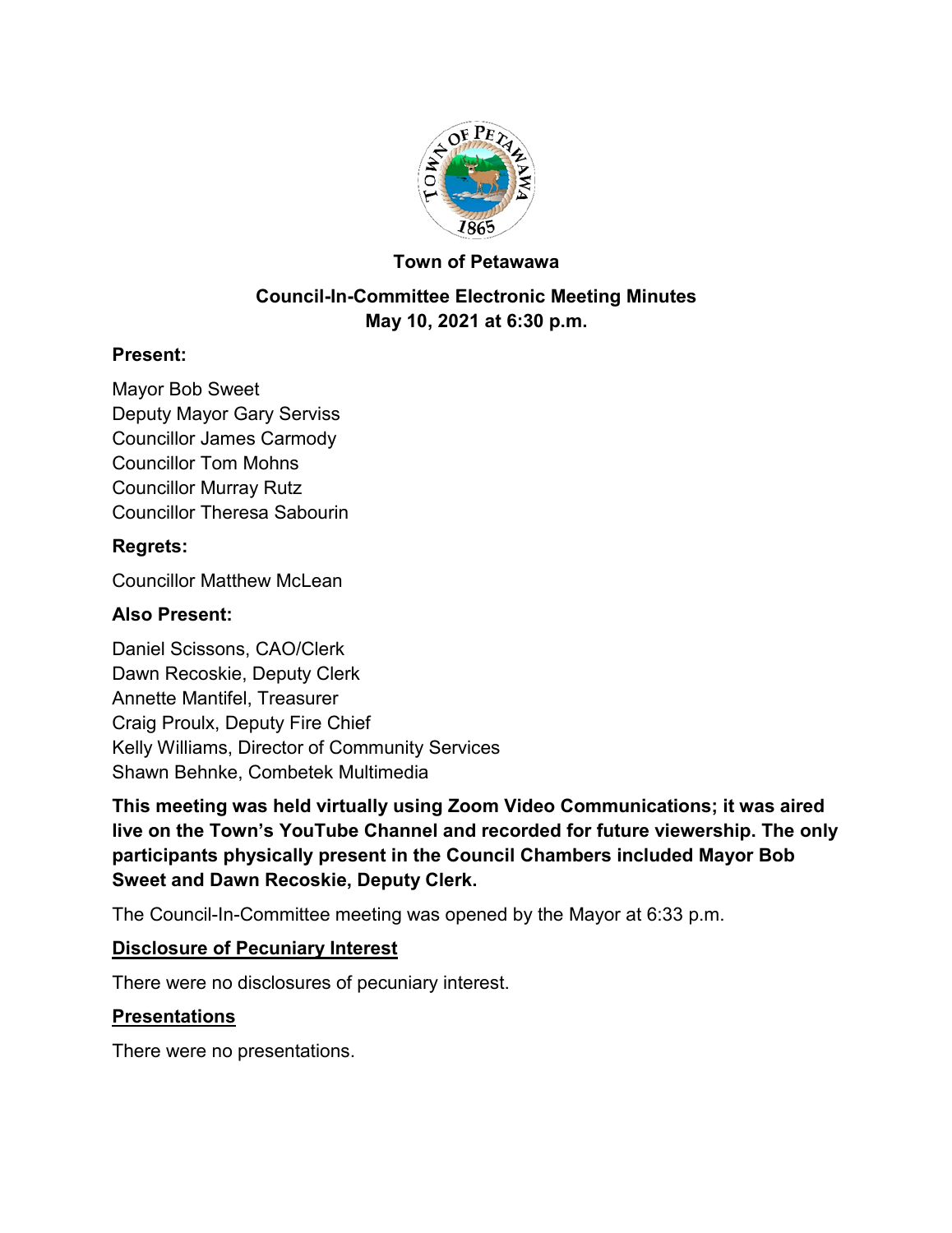## **Fire Department**

## 1. Activity Report – April 2021

Deputy Fire Chief Craig Proulx provided an overview of the report. Deputy Chief Proulx reported one structure fire, one fire alarm, one natural gas leak, one heat lamp fire, one motor vehicle fire, two bush fires, one trash bin fire, and five open air burning calls for the month of April.

# **Moved by Theresa Sabourin Seconded by Murray Rutz**

That the Fire Department activity report for April be accepted as information. **Carried**

2. Fire Protection Budget Report

Received for information.

#### **Community Services**

1. Activity Report – April 2021

Kelly Williams, Director of Community Services, provided an overview of the monthly report. Mr. Williams reported on the various services, programs and rental activities realized over the month. Mr. Williams reported the arena floor construction project is ongoing; the Community Guide has been delivered to all residents; and the flag pole installation at McGregor's Hill has been completed.

## **Moved by Gary Serviss Seconded by James Carmody**

That the Community Services monthly report for April be accepted as information.

#### **Carried**

2. Community Services Budget Report

Received for information.

#### **Finance and Management**

1. Accounts Payable – April 2021

Annette Mantifel, Treasurer, presented the report.

#### **Moved by Murray Rutz Seconded by James Carmody**

That the general cheque #'s 34368 to 34528 in the amount of \$1,019,789.98 be passed by Council and paid by the Treasurer. **Carried**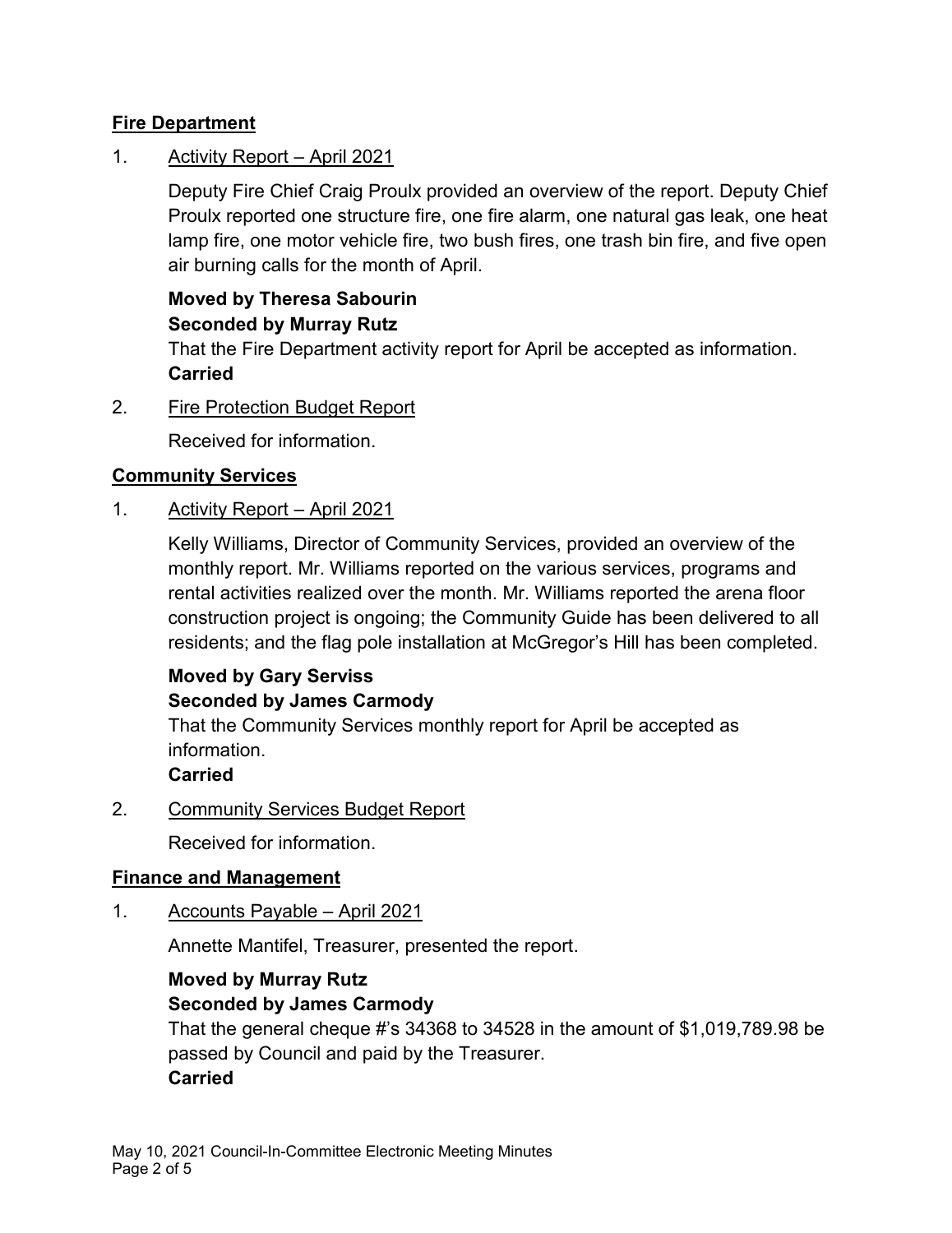#### 2. FM-04-2021 – 2020 General, Water and Wastewater Budget Funds

Annette Mantifel presented the report.

## **Moved by Gary Serviss Seconded by Murray Rutz**

That the following 2020 amounts be transferred into reserves/reserve funds as follows:

\$277,022.07 be transferred into Reserve – Administration for future COVID-19 expenditures.

\$155,254.48 be transferred into Reserve Fund – Public Works to go towards construction projects in 2021.

\$143,411.63 be transferred into Reserve Fund – Public Works to go towards construction projects in 2021.

#### **Carried**

3. FM-05-2021 – Development Charges Treasurer's Statement 2020

Annette Mantifel presented the report.

## **Moved by Tom Mohns Seconded by Theresa Sabourin**

That the Development Charges Treasurer's Statement 2020 as required under Section 43(1) of the Development Charges Act, 1997 S.O. 1997 and O. Reg. 82/98 be received. Furthermore, that Council accepts the Treasurer's declaration that the Town is in compliance with Section 59.1(1) of the Development Charges Act, 1997 and that the Treasurer's Statement is made available on the Town's website or upon request.

## **Carried**

4. ADMIN-09-2021 – Animal Control/By-law Enforcement Activity Report-April 2021

Dawn Recoskie, Deputy Clerk, provided an overview of the monthly report.

#### **Moved by Gary Serviss Seconded by James Carmody**

That the Animal Control/By-law Enforcement monthly report for April be accepted as information.

#### **Carried**

#### 5. ADMIN-10-2021 – Taxi Licence Applications 2021

Dawn Recoskie presented the report. There were two taxi driver licence applications for the month of April.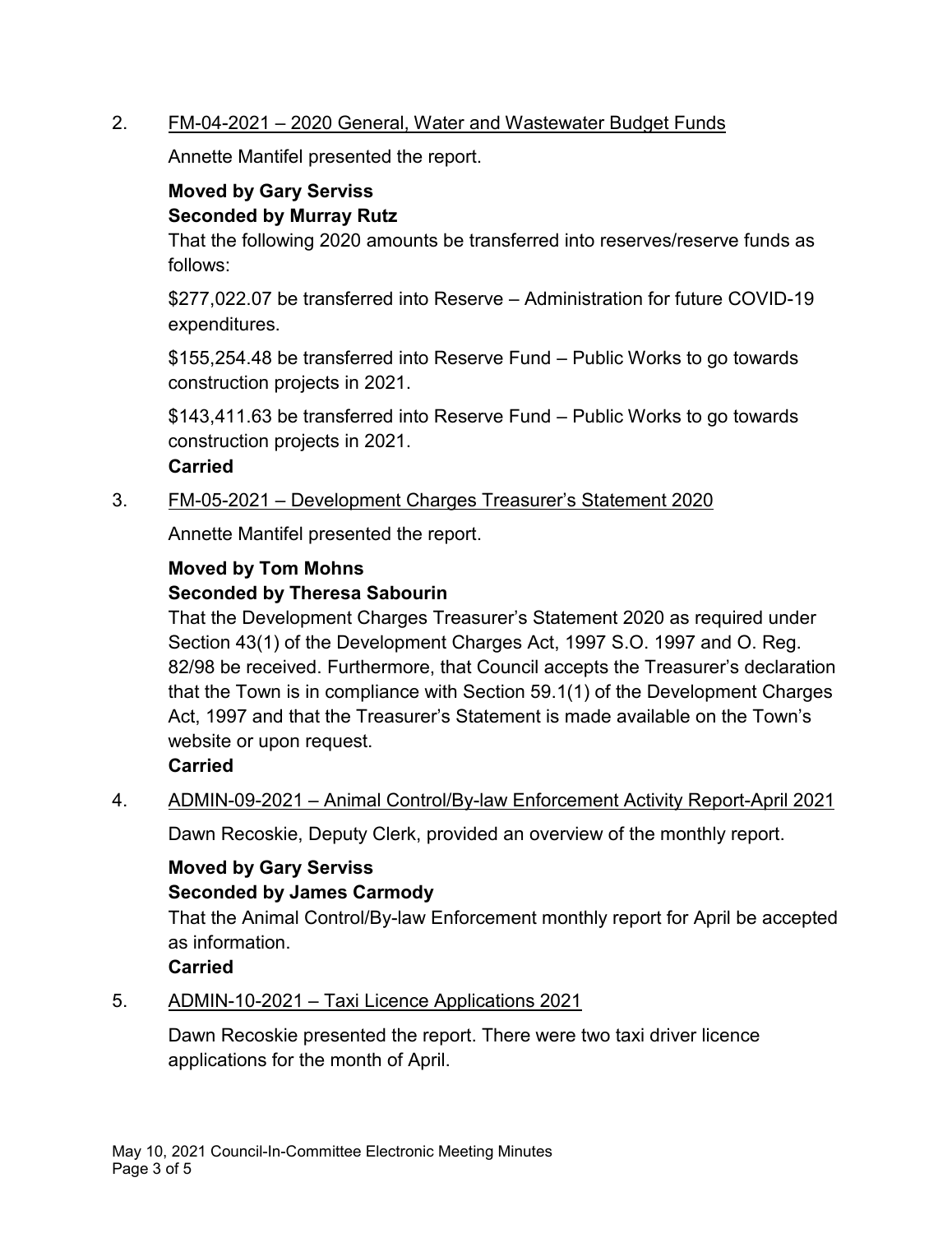## **Moved by Murray Rutz Seconded by Theresa Sabourin**

That Council approves the taxi licence applications in accordance with the current taxi by-law.

## **Carried**

6. Budget Reports (Administration, Animal Control/By-law Enforcement, and Council) Received for information.

## **General Matters**

1. Eastern Ontario Regional Network (EORN) Gig Project – Mayor Bob Sweet

Mayor Bob Sweet provided an overview of the correspondence.

# **Moved by James Carmody Seconded by Murray Rutz**

**Whereas** residents and businesses across our municipality need access to modern and adequate access to high-speed broadband services.

**And Whereas** the demand for high-speed broadband services will continue to grow year after year.

**And Whereas** our residents and businesses should not continue to be disadvantaged by the lack of access to high-speed services.

**And Whereas** the Eastern Ontario Regional Network (EORN) has submitted a comprehensive regional project to deliver a Gig (up to 1,000 Mbps) of speed that will serve our residents and businesses long into the future.

**And Whereas** EORN's approach has proven itself very successful and represents an efficient and effective way to solve our broadband needs.

**Now Therefore** the Council of the Corporation of the Town of Petawawa requests both the federal and provincial governments to immediately fund the EORN Gig Project.

**And Finally That** a letter of support with a copy of this resolution be sent to Minister Monsef and Minister Scott with copies to our Member of Parliament, Member of Provincial Parliament, and EORN. **Carried**

## **Closed Meeting**

There was no closed meeting.